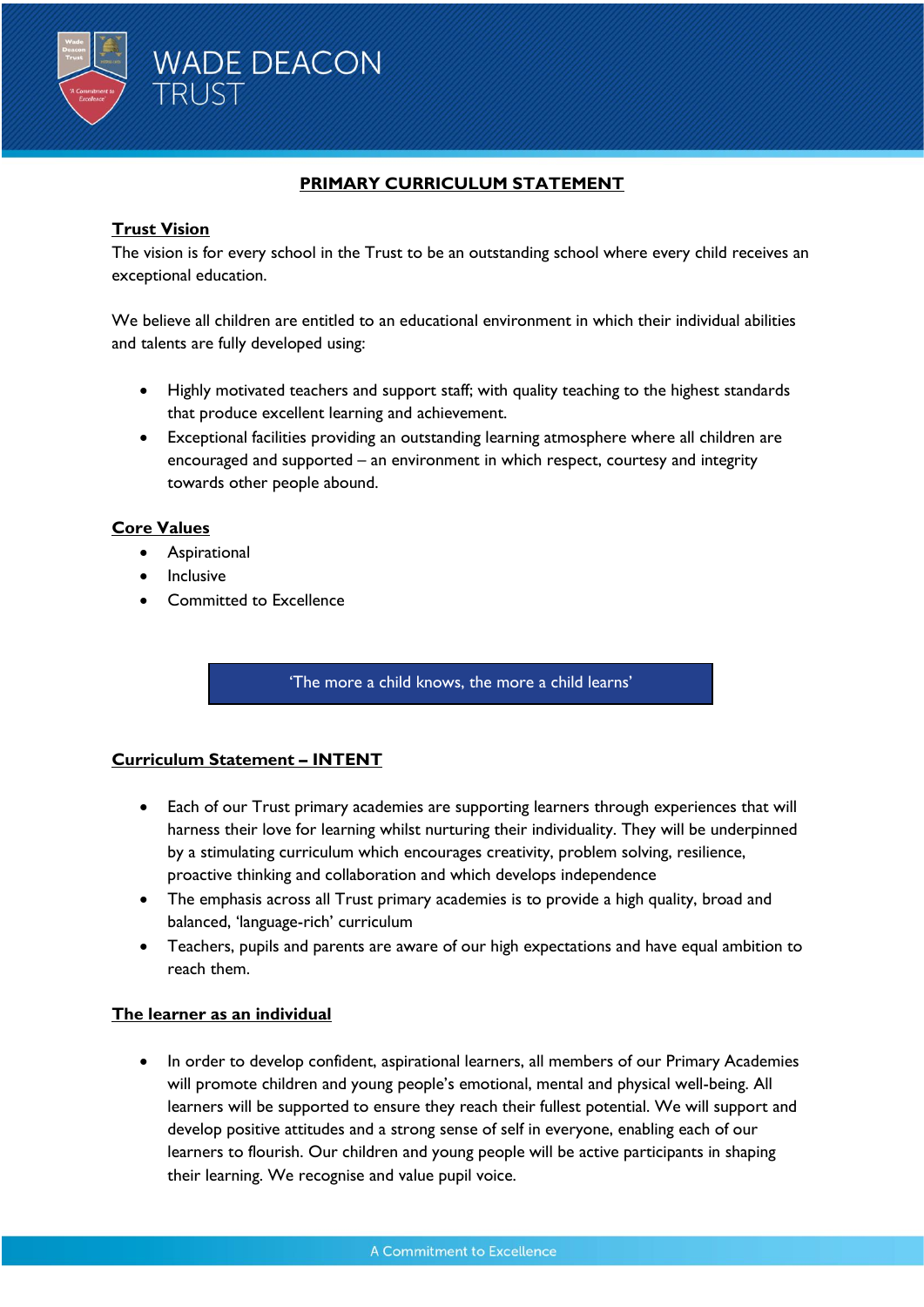

# **The individual as part of the school community, Multi Academy Trust and as a citizen in the wider world**

Our Primary Academies will develop respect for every individual and for others. The academy community will respect and rejoice in the diversity of others, being positive and open to differences in a fair and equal society. Our academies will engender mutual respect between all members of the community and the wider world.

### **Curriculum Statement – IMPLEMENTATION**

We aim to deliver an outstanding primary curriculum that:

- Can focus on subject disciplines through a topic based curriculum which puts Reading at its heart
- Considers the depth and breadth of the curriculum
- Sees the mastery curriculum as a progressive model
- Has strong leadership, that drives the success of each academies curriculum model
- Uses each academies individual context to enhance the curriculum model
- Fully prepares all pupils to become life-long learners
- Is delivered in an innovative and engaging manner, with English and Mathematics at its core.
- The organisation of teaching and learning ensures children have a rich and varied experience which enthuses, motivates, challenges and engages them in their learning.
- Teachers inspire the pupils to learn through their energy, enthusiasm. The creative use of resources and the creation of highly effective learning environments both indoors and outdoors enhance this.
- Teachers will make learning interesting, using their knowledge of the pupils to plan lessons that closely meet individual learning needs along with skilled and well-planned questioning to probe the pupils' thinking by requiring detailed answers.
- Teachers will foster exploration, experimentation, wonderment and discovery through learning within and beyond the classroom;
- Teachers will extend individual's horizons beyond their immediate local culture to learn more about themselves and the world of which they are a part;
- Teachers will enable each individual to understand the process of learning (metacognition), themselves as learners and that learning is a social and on-going process requiring interaction between learners of all ages.
- Our children and young people develop purposeful initiative, autonomy, self-worth and build positive and constructive relationships with others.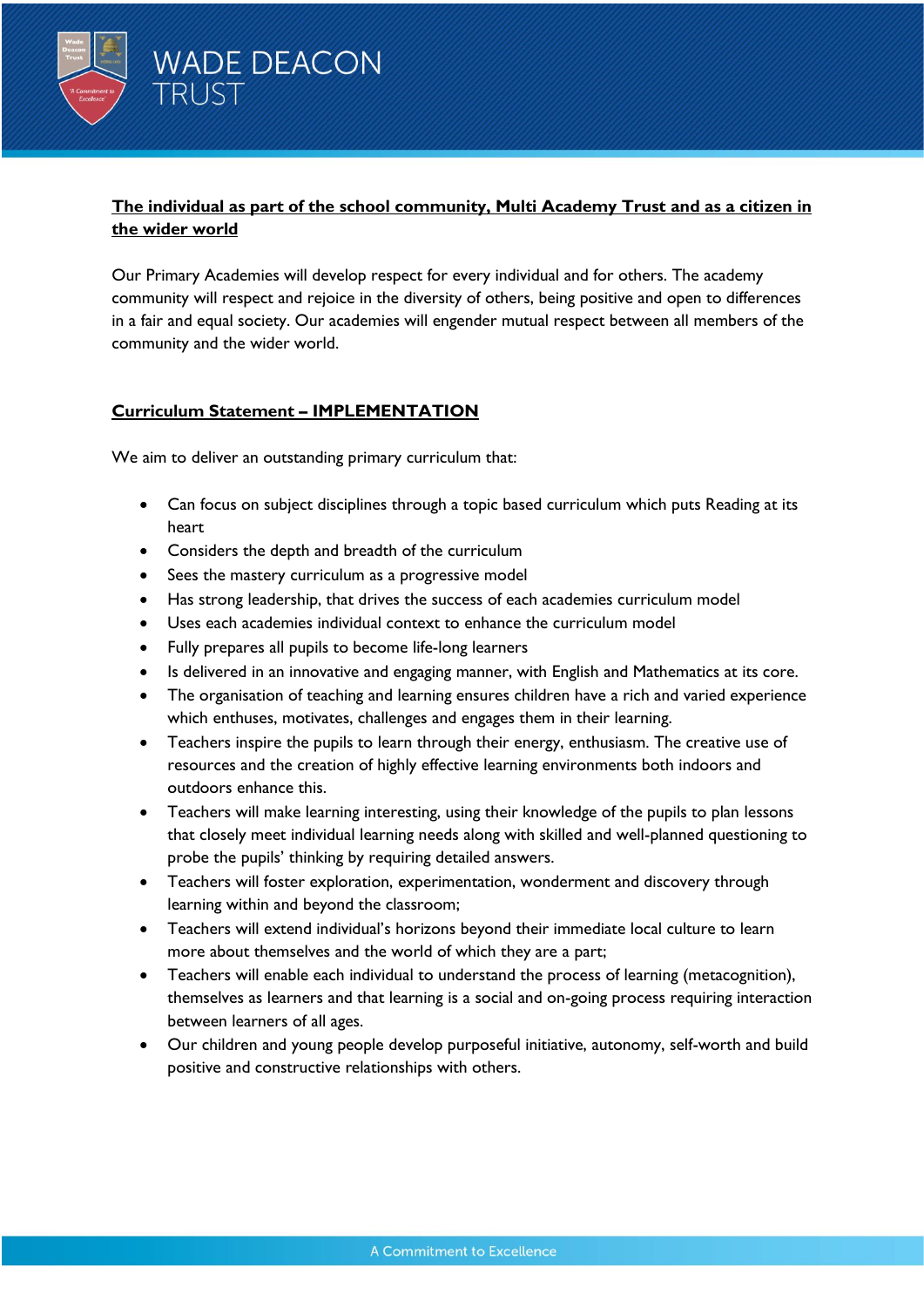

### **Curriculum Statement – Impact**

Our personalised learning programmes will engage every child:

- To achieve their full potential, attaining the highest standards of which they are capable.
- To have high aspirations and expectations for their future.
- To develop an attitude of care and responsibility towards others and their surroundings and to be a positive impact on their community.
- To become independent, confident learners acquiring a love of learning to continue throughout life.
- To be creative and innovative through the promotion of a 'can do' and 'no excuses' culture.

All members of our Multi Academy Trust will create a positive climate for learning in which pupils are interested and engaged across all primaries. Teaching strategies, together with support and intervention will target individual needs.

Our curriculum will have a clear purpose for when and what type of assessment should be used. The links between assessment and our curriculum are clear designed to further impact upon pupil outcomes across all key stages.

## **Conclusion**

All Primary Academies across the Wade Deacon Trust will work together to challenge and support one another to ensure that we all uphold the principles and values in the statement.